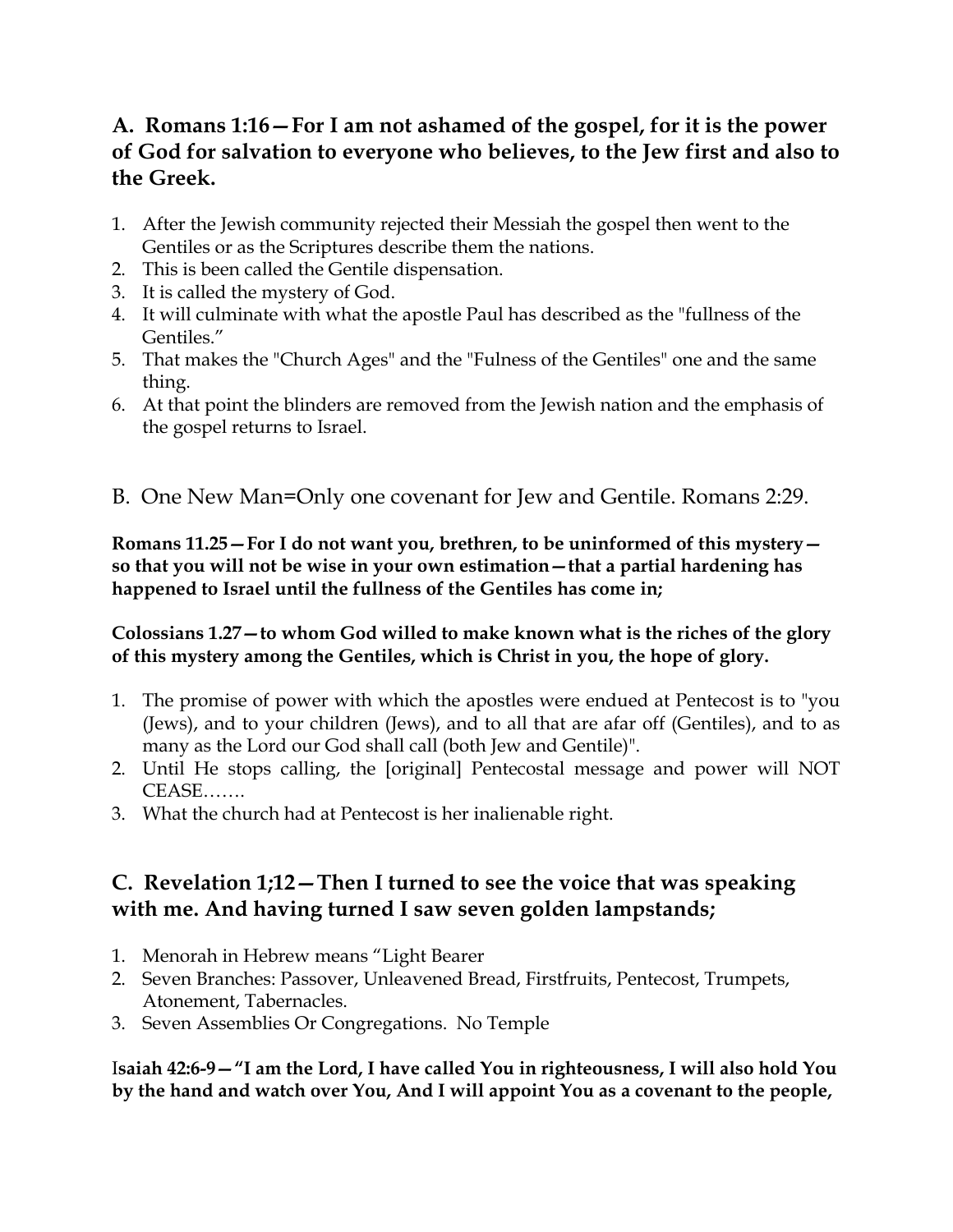**As a light to the nations, To open blind eyes, To bring out prisoners from the dungeon And those who dwell in darkness from the prison. " I am the Lord, that is My name; I will not give My glory to another, Nor My praise to graven images. "Behold, the former things have come to pass, Now I declare new things; Before they spring forth I proclaim them to you**

D. Seven Spirits of God

1. The Elohim and Three Divine Pairs

**Revelation 4:5—Out from the throne come flashes of lightning and sounds and peals of thunder. And there were seven lamps of fire burning before the throne, which are the seven Spirits of God;**

**Revelation 5:6—And I saw between the throne (with the four living creatures) and the elders a Lamb standing, as if slain, having seven horns and seven eyes, which are the seven Spirits of God, sent out into all the earth.**

Applications = the left (or right) side of the candlestick has 3 branches of 9 objects each equaling 27 objects. These 27 objects, when attached to the 12 objects of the shaft = **39 objects**. There are **39 books in the Old Testament**. The remaining **27 objects** on the other side of the candlestick represent the **27 books of the New Testament**. The golden candlestick has in total **66 objects**. **The Bible has 66 books**. Is this a grand coincidence?

# The Spirit of the Lord

Isaiah 11:2—The Spirit of the LORD will rest on Him, the spirit of wisdom and understanding, the spirit of counsel and strength, the spirit of knowledge and the fear of the LORD.

Manifestation of the Presence of God as Jehovah.

- λ Spirit= ruach ^7307^, "breath; air; strength; wind; breeze; spirit; courage; temper; Spirit." This noun has cognates in Ugaritic, Aramaic, and Arabic. The word occurs about 378 times and in all periods of biblical Hebrew.
- λ Lord= Yehovah-Jehovah (Yahweh) "the existing One"; the proper name of the one true God;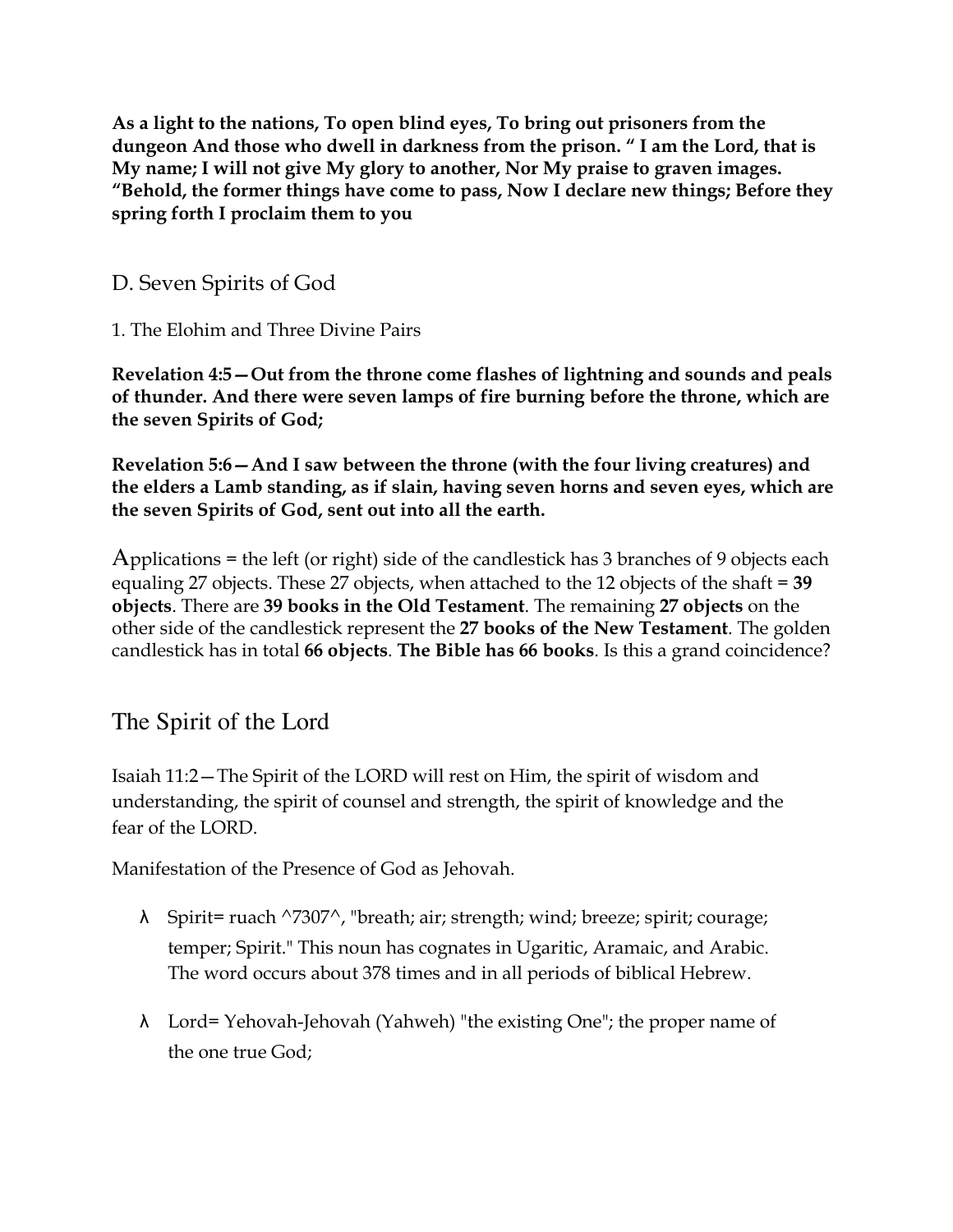Genesis 1:2—The earth was formless and void, and darkness was over the surface of the deep, and the Spirit of God was moving over the surface of the waters.

- λ Ruach of Elohym. Plural name of God associated with creation or as Creator.
- λ Jehovah appears is Genesis 2:4. "The day the Lord God made earth and heaven."
- λ 2 Corinthians 3:17-18—Now the Lord is the Spirit, and where the Spirit of the Lord is, {there} is liberty. But we all, with unveiled face, beholding as in a mirror the glory of the Lord, are being transformed into the same image from glory to glory, just as from the Lord, the Spirit.
- λ Spirit of the Lord=Government
- $\lambda$  Isaiah 9:6 For a child will be born to us, a son will be given to us; and the government will rest on His shoulders; and His name will be called Wonderful Counselor, Mighty God, Eternal Father, Prince of Peace.
- λ Government=misrah- rule, dominion, government, empire.
- λ Numbers 11:17—Then I will come down and speak with you there, and I will take of the Spirit who is upon you, and will put {Him} upon them; and they shall bear the burden of the people with you, so that you will not bear it all alone.

## The Spirit of the Lord is Upon Me

λ Luke 4:18-21—The Spirit of the Lord is upon Me, because He has anointed Me to preach the gospel to the poor; he has sent Me to heal the brokenhearted, to proclaim liberty to the captives and recovery of sight to the blind, to set at liberty those who are oppressed; To proclaim the acceptable year of the Lord. Then He closed the book, and gave it back to the attendant and sat down. And the eyes of all who were in the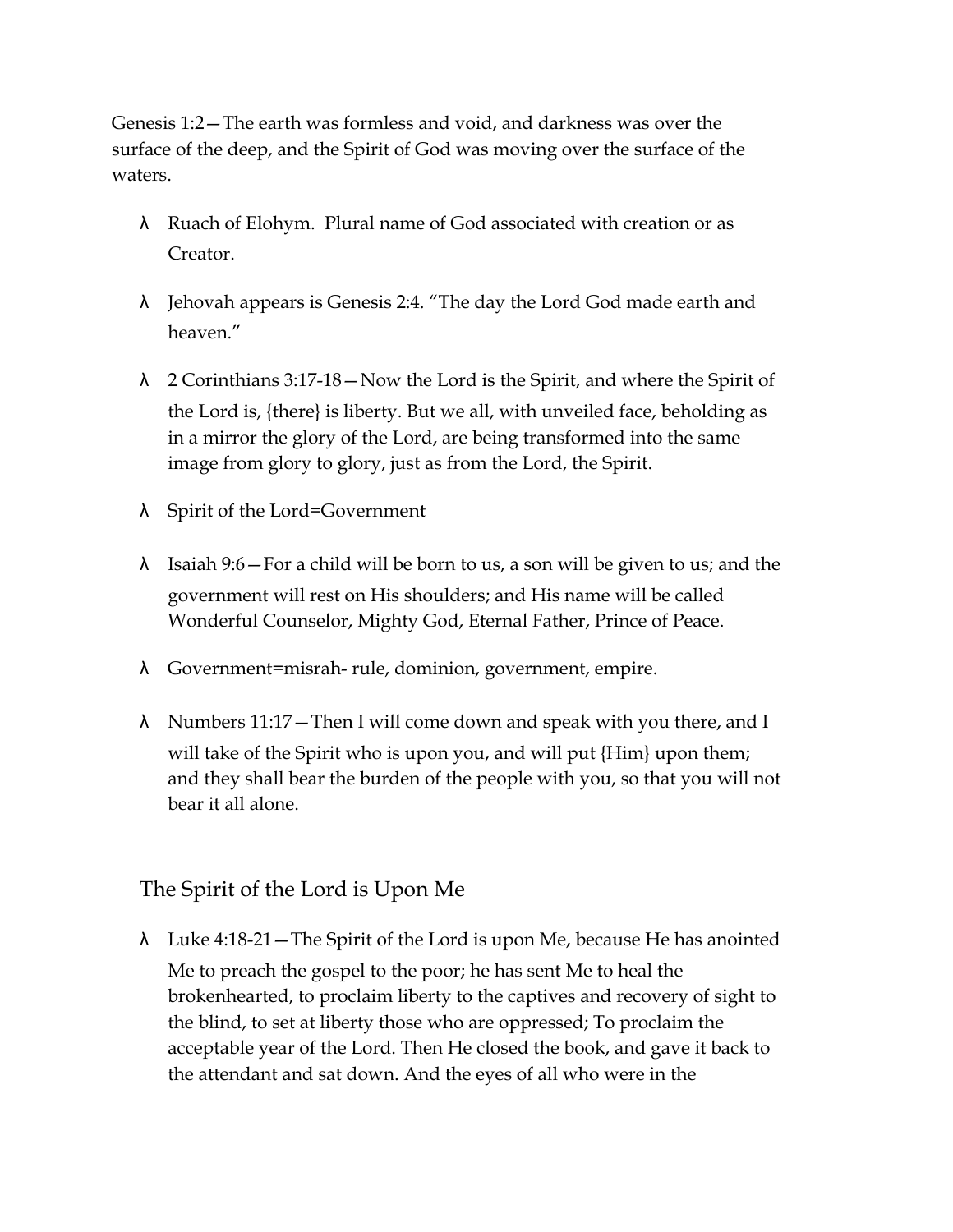synagogue were fixed on Him. And He began to say to them, "Today this Scripture is fulfilled in your hearing."

- λ Anointing Upon a Place Vrs A Person
- λ Spirit descended as a Dove= pneuma=breath/wind.

## Who He is and What He Does

- λ The seven aspects of the Holy Spirit provide a more clear definition of His nature. The Spirit of the Lord is an expression of who He is while wisdom and revelation, counsel and might, and knowledge and the reverential fear of God are *what* He is.
- λ The Jewish Bible records Revelations 4:5 as follows: **From the throne came forth lightnings, voices and thunderings; and before the throne were seven flaming torches, which are the sevenfold Spirit of God.**
- λ The sevenfold Spirit is a complete representation of His revelation (seven eyes) and power (seven horns) essential to accomplish His plan in the earth. In order for the Church to do the works that He did, fulfilling John 14:12, this same manifestation of the Spirit must also rest upon her! The Lord promised to baptize us in the Holy Spirit and fire; the Seven Spirits of God are manifested in fire.
- λ The Eyes of the Lord

Zechariah 4:9-10—The hands of Zerubbabel have laid the foundation of this house, and his hands will finish it. Then you will know that the LORD of hosts has sent me to you. For who has despised the day of small things? But these seven will be glad when they see the plumb line in the hand of Zerubbabel- these are the eyes of the LORD which range to and fro throughout the earth."

# Wisdom & Understanding Defined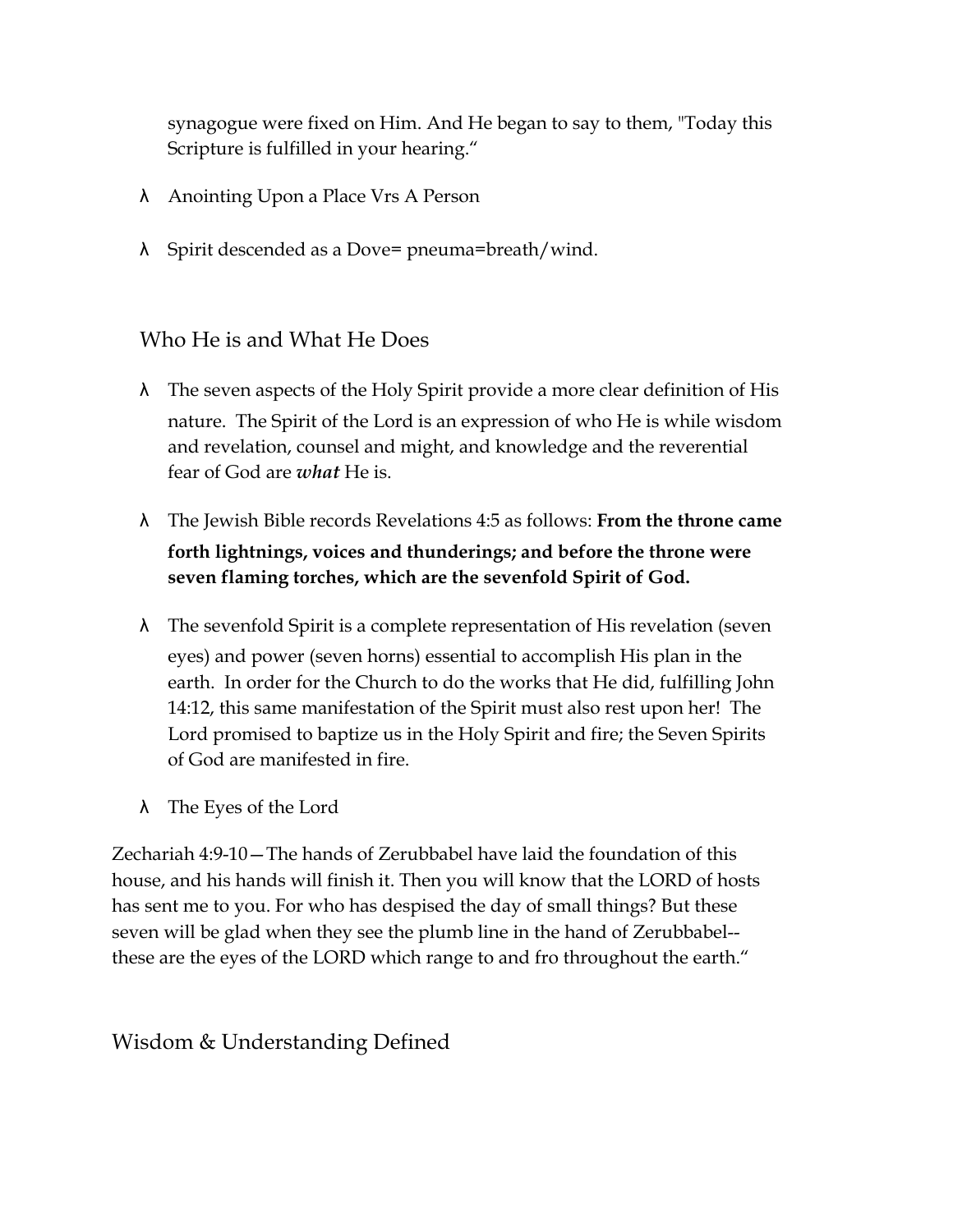- $\lambda$  The spirit of wisdom is the supernatural ability of God that comes upon our spirits to see Jesus as He is and receive a spiritual understanding and knowledge of God's word that enables us to know what to do, when to do it and how to do it in every situation. It also reveals God's manifold and unsearchable wisdom and secrets affecting His plans and purposes usually spoken in a mystery. It means a deeper intimacy into the things of God.
- λ Daniel 9:21-23—While I was still speaking in prayer, then the man Gabriel, whom I had seen in the vision previously, came to me in my extreme weariness about the time of the evening offering. He gave me instruction and talked with me and said, "O Daniel, I have now come forth to give you insight with understanding. At the beginning of your supplications the command was issued, and I have come to tell you for you are highly esteemed; so give heed to the message and gain understanding of the vision.
- λ The spirit of revelation/understanding is a comprehension of the things of God providing understanding with the mind giving insight with perception. Wisdom and understanding means the insight into the true nature of things with the ability to discern mode of action with a view to their results. It is the ability to not only know the things of God but also the application of them practically.
- $\lambda$  Revelation is the comprehension imparted into our spirits from the Holy Spirit and transmitted into our minds. It is the voice of God speaking to our spirits and informing our minds of that which God is going to do; the unfolding of hidden secrets to us by the Holy spirit; and the revealing of mysteries and insight into the future.

Spirits of Counsel and Might

λ The Spirit of Counsel is advice, plans, or admonitions of prudence to provide leadership and proper decision-making to achieve God's plan and purpose. The Hebrew word for Counsel used numerous times in the Old Testament is *etsah* and is translated as counsel, advice, advisement, or purpose. One of the first occurrences is and Exodus 18:9 when Jethro gives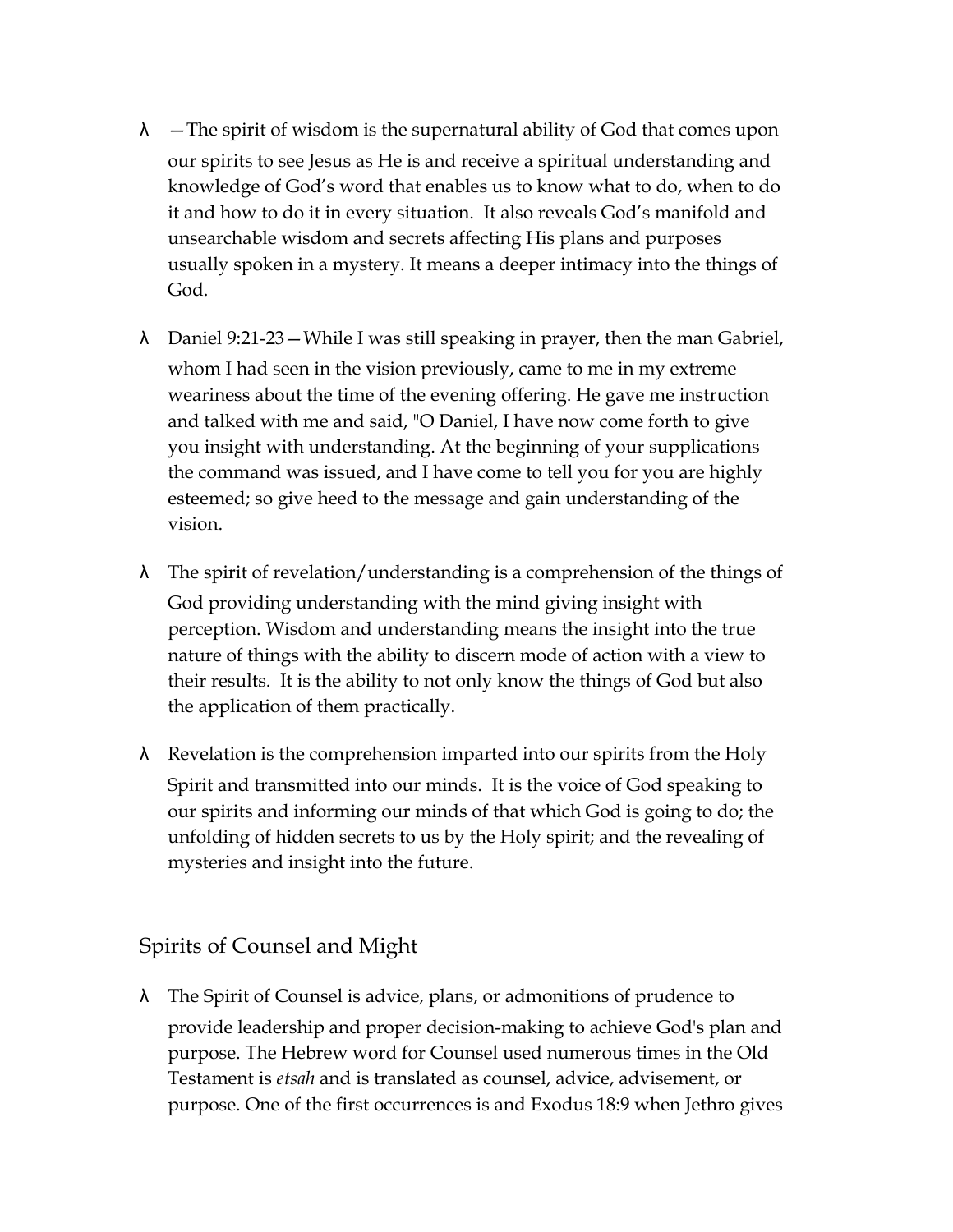counsel to Moses concerning the leadership of Israel. The Spirit of Counsel grants advice from God's throne and provides the perfect plan or strategy to achieve a specific mandate. The Lord is the Spirit of counsel (see Isaiah 9:6). Isaiah 28:9 declares that this also comes from the Lord of hosts, who is wonderful in counsel and excellent in guidance.

- λ The Spirit of Might is taken from the Hebrew word *gebuwrah* and is defined as power, strength, or force producing valor, victory, and mighty deeds. The Spirit of Might illustrates and demonstrates the marvelous acts and miraculous powers of the Holy Spirit. Careful adherence and response to His Counsel releases the Spirit of Might
- λ Deuteronomy 3:24 –O Lord GOD, you have begun to show your servant your greatness and your strong hand; for what god is there in heaven or on earth who can do such works and mighty acts as yours?
- λ Old Testament Accounts of Counsel and Might
- λ Moses Flowed in the Spirit of Counsel and Might in Delivering Israel from Egypt. He never acted on his own but only after the counsel of God. Go and stand next to the river Nile and stretch out your rod. Obedience on the counsel releases the power.
- λ Elijah and the prophets of Baal (1 Kings 18:21-36)
- $\lambda$  1 King 18:36 Then it came about at the time of the offering of the evening sacrifice, that Elijah the prophet came near and said, "O LORD, the God of Abraham, Isaac and Israel, today let it be known that Thou art God in Israel, and that I am Thy servant, and that I have done all these things at Thy word.
- λ Elisha and Naaman (2 Kings 5:1-10)
- λ Counsel and Might in the Ministry of Jesus
- λ Jesus Did Only What He Heard and Saw the Father Doing.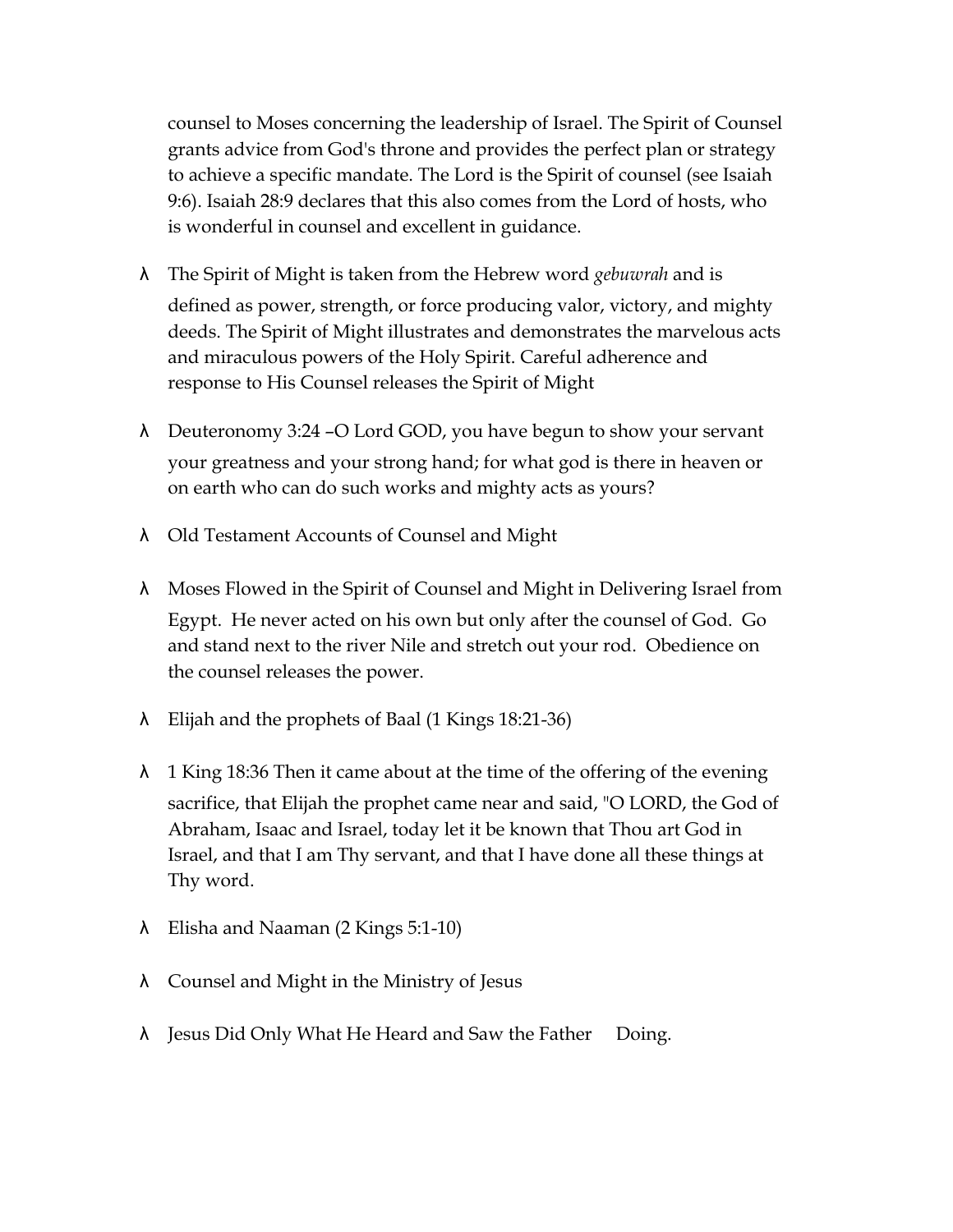- $\lambda$  John 9:6-7 When He had said this, He spat on the ground, and made clay of the spittle, and applied the clay to his eyes, and said to him, "Go, wash in the pool of Siloam" (which is translated, sent). And so he went away and washed, and came back seeing.
- $\lambda$  Mark 8:23 And taking the blind man by the hand, He brought him out of the village; and after spitting on his eyes, and laying His hands upon him, He asked him, "Do you see anything?"

#### Knowledge & Reverential Awe

- λ The Spirit of Knowledge is very simply accessing the omniscient nature of God. He knows all things even to the numbering of the hairs of our head. The unveiling of this dimension of His nature opens the door for the manifestation of reverential awe through a demonstration of supernatural information and insight.
- λ Spirit of Fear is a healthy awareness of God's omnipotent nature with a view of the vastness of His being and the unlimited nature of His power.
- λ Old and New Testament Examples
- λ II Kings 6:12 –One of his servants said, "No, my lord, O king; but Elisha, the prophet who is in Israel, tells the king of Israel the words that you speak in your bedroom."
- λ II Kings 5:26-27 –Then he said to him, "Did not my heart go with you when the man turned from his chariot to meet you? Is it a time to receive money and to receive clothes and olive groves and vineyards and sheep and oxen and male and female servants?
	- Therefore, the leprosy of Naaman shall cling to you and to your descendants forever." So he went out from his presence a leper as white as snow.
- λ John 4:25-29 –The woman said to Him, "I know that Messiah is coming (He who is called Christ); when that One comes, He will declare all things